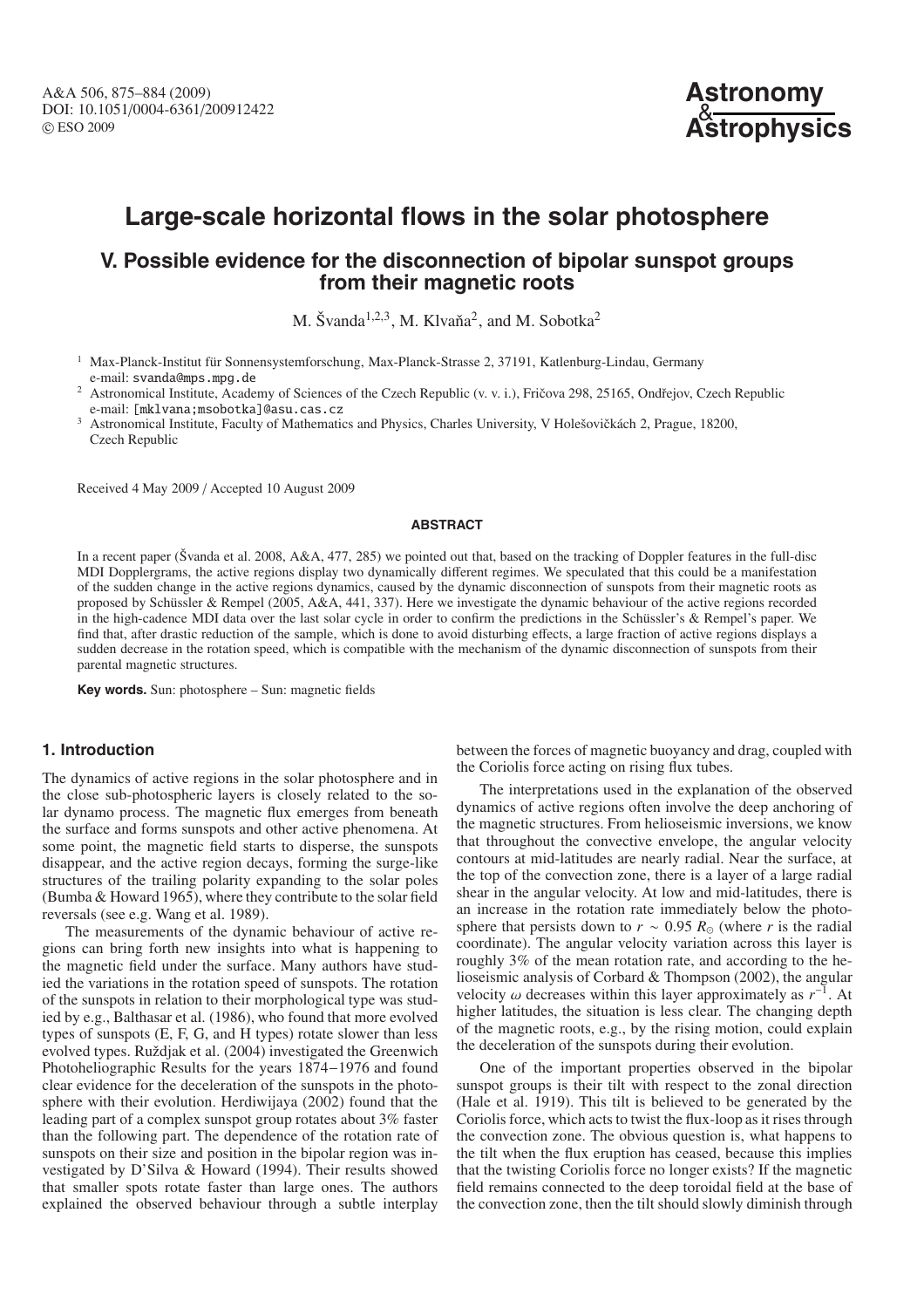the action of the magnetic tension. However, this behaviour is not observed, which challenges the solidity of the connection to the deep magnetic field.

A number of theories have been suggested (Fan et al. 1994; Schüssler & Rempel 2005) indicating that bipolar magnetic regions may become disconnected from their magnetic roots and form an isolated island-like feature. The mechanism is based upon the buoyant upflow of plasma along the field lines. Such flows arise in the upper part of a rising flux loop during the final phase of its buoyant ascent towards the surface. The combination of the pressure build-up by the upflow and the cooling of the upper layers of an emerged flux tube by radiative losses at the surface leads to a progressive weakening of the magnetic field at depths of several Mm. When the field strength has become sufficiently low, convective motions ablate the flux tube into thin, passively advected flux fragments. The mechanism provides for a dynamical disconnection of the emerged part from its parental magnetic structure. This instant should be observed as a change in the dynamic regime, as the "floating island" does not reflect the deep dynamics any longer. We note that even in the models which assume that the surface magnetic activity is a consequence of the shallow dynamo action (e.g. Schatten 2009), the separation of the surface local magnetic field from the close subsurface one is required, in order to allow the magnetic flux to disperse towards the solar poles. The model of Schatten (2009) however does not provide the predictions for the systematic dynamics of active regions in the photosphere.

In the recent paper of Švanda et al. (2008) we found that sunspots in the equatorial region seem to show two different dynamical regimes. In one regime, the *fast regime*, the sunspots displayed an almost constant velocity of 1910  $\pm$  9 m s<sup>-1</sup>. Furthermore, the sunspots embodying this regime were of a younger type. The second group, the *scattered group*, contained mostly old and perhaps recurrent sunspot groups. In the velocity, this group showed a large scatter with the mean speed of 1850 m s−1. At that time we did not have a tool to follow a particular region on the Sun for any time of interest, therefore we concluded that the existence of the above-mentioned regimes is compatible with the theory of dynamic disconnection. Furthermore, the fact that all the young sunspots we observed depicted almost the same speed, led us to speculate that this behaviour is related to the assumption that the magnetic field emerges from a similar depth in the convection zone, in line with deep anchoring. Following the approximation of the radial rotation profile in Corbard & Thompson (2002), the radius where the rotation corresponds to  $1910 \pm 9$  m s<sup>-1</sup> is roughly  $0.946 \pm 0.008 R_{\odot}$ .

In the past year, we have developed a tool for the selection of the active regions in the Michelson Doppler Imager (MDI; Scherrer et al. 1995) magnetograms. From the previous studies we possess the datasets that cover all the MDI *Dynamics campaigns* in years 1996−2006, i.e., 502 days of high quality observations. In each of these days, two full-disc 24-h-averaged horizontal velocity maps, with an effective resolution of 60" sampled by 12 h, were calculated. This allowed us to study the evolution of the active region dynamics recorded in our velocity datasets, in particular the phenomenon of the dynamic disconnection from the magnetic roots.

#### **2. Data and method**

In recent papers (e.g. Švanda et al. 2006) we introduced a method to measure the large-scale dynamics in the solar photosphere. This method is based on supergranular-structures tracking in the full-disc, processed Dopplergrams, measured by MDI on-board the SOHO spacecraft. The application of this method allows one to compute the 24-h averaged horizontal flow fields with resolution of 60" and noise level of 15 m s<sup>-1</sup>. In the magnetised regions, this method makes it possible to measure the apparent motion of supergranular-scale magnetic features (Švanda et al. 2009).

The methodology consists of several steps. The main purpose of the pseudo-pipeline is to suppress disturbing effects, to remap the data onto a suitable coordinate system, to compute the horizontal vector-displacement field, and to convert the map of the displacements into the horizontal velocity vectors. The method and its subsequent validation are described in the great detail in Švanda et al. (2006). Here we provide a very brief overview.

The method processes 24-h series of MDI full-disc Dopplergrams containing 1440 frames. The one-day series first undergoes noise substraction and the removal of other distorting effects (Carrington rotation profile, *p*-modes). Then, the processing of averaged frames consists of two main steps. The first step involves the calculation of mean zonal velocities using a very approximate *local correlation tracking* (LCT; November 1986) algorithm. The obtained zonal velocities are fitted by a smooth function in a form of  $\omega = c_0 + c_1 \sin^2 b + c_2 \sin^4 b$ , and the series is tracked with the computed rotation profile. The tracking with the smooth velocity profile is done in order to minimise the average displacement of the supergranular structures caused by the solar differential rotation. Therefore the coefficients  $c_0$ ,  $c_1$ , and  $c_2$  vary from series to series. In the second step, the LCT algorithm, with an enhanced sensitivity, is applied to obtain a low-noise-level displacement map. Finally, the differential rotation (obtained in the first step) is added to the vector velocity field obtained in the second step. Both steps can be divided into several sub-steps, which do not differ much in application.

- 1. The data series containing 96 averaged frames is tracked using a selected rotation profile (Carrington rotation in the first step, differential rotation in the second step), and the frames are transformed into the Sanson-Flamsteed coordinate system to remove the geometrical distortion caused by the projection onto the disc. The Sanson-Flamsteed (also known as "sinusoidal") pseudo-cylindrical projection conserves the areas and is therefore suitable for the preparation of the data used by LCT.
- 2. The tracked datacube undergoes  $k-\omega$  filtering with the cutoff velocity of  $1500 \text{ m s}^{-1}$  to suppress the noise coming mostly from the evolutionary changes of the supergranules.
- 3. The LCT is applied: the lag between the correlated frames is 4 h, the correlation window has a *FWHM* of 60", the measure of correlation is the sum of the absolute differences of the frames, and the nine-point method for calculation of the subpixel value of displacements is used. The calculated velocity field is averaged over the period of one day. The magnitudes of the vectors are corrected using formula

$$
\begin{pmatrix} v_{x,\text{corrected}} \\ v_{y,\text{corrected}} \end{pmatrix} = 1.13 \begin{pmatrix} v_{x,\text{computed}} \\ v_{y,\text{computed}} \end{pmatrix} - \begin{pmatrix} 15 \text{ m s}^{-1} \\ 0 \end{pmatrix}.
$$
 (1)

This formula results from the direct comparison between the synthetic data and the results of the displacement measuring procedure applied to these synthetic data (see Švanda et al. 2006).

The processed dataset contains 1004 full-disc flow maps in 502 days, when high-cadence MDI data were available and of a good quality. The velocity maps consist of many components on various spatial scales that cannot be reliably and unambiguously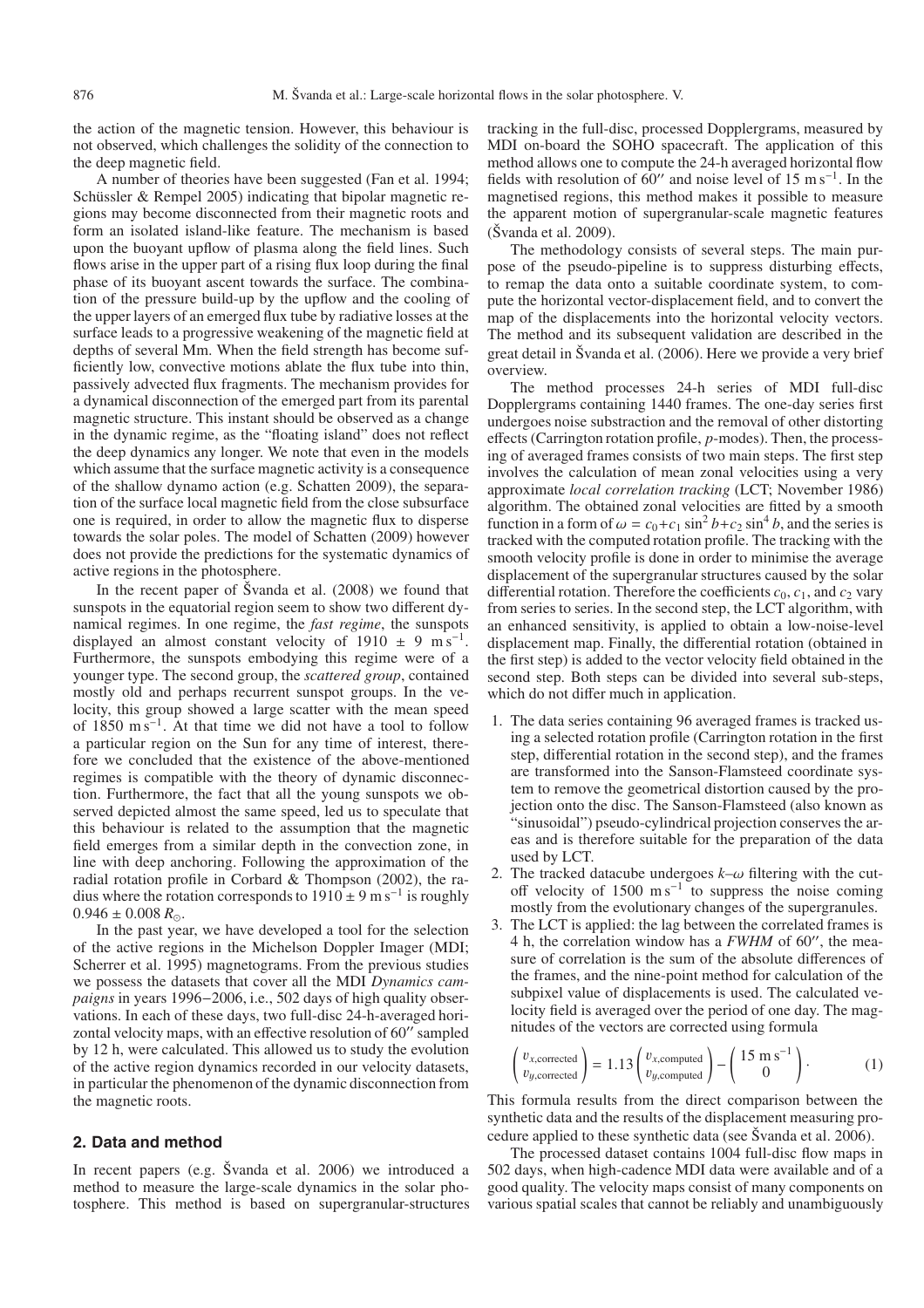separated. On the largest scales, the differential rotation and the meridional circulation operate. We assume that these large-scale components vary slowly with the time, but their changes may influence the measurements of the proper motions of the active regions. Therefore, from each velocity map we subtracted the 13-day running average to remove the systematic changes in the flows on the largest scales. We assume that other components within our resolution of  $60''$  are the components of our interest. The removal of the long-term average will also suppress any possible systematic errors.

Based on the daily bulletins coming from the *Space Environment Center of the National Oceanic and Atmospheric Administration (SEC NOAA)* we identified 564 labelled active regions in these maps. From which 522 were observed in more than one flow map. The theory predicts that the change in the dynamic regime should occur within a few (perhaps three) days after the magnetic regions has emerged in the photosphere. From the sample we therefore have to choose only those active regions that have emerged in the visible hemisphere within a reasonable distance from the central meridian, to avoid the influence of the edge effects. Only 194 active regions in the dataset were seen for the first time less than 60 degrees from the central meridian. This unfortunately means that the particular region could already be up to 1 day old at that time. Therefore, we included the measurements from the previous two days of the same region on the Sun into the analysis. From this set, we selected 72 bipolar regions that survived at least 4 days within the central meridian distance (CMD) of less than 60 degrees. This drastic reduction of the sample was necessary in order to avoid the edge effects. Furthermore, to show that the disconnection-like behaviour is common among active regions showing significant changes in their dynamics over the lifespan, we chose another reduced sample of active regions which possessed a standard deviation of the rotation speed of more than  $10 \text{ m s}^{-1}$  over the lifespan. We have 18 such active regions in the sample. Note that the 10 m s−<sup>1</sup> criterion is arbitrary.

The 24-h averaged velocity maps and corresponding magnetograms typically contain more than one active region at once. Thus, the selection of individual active regions is needed. This selection is based on the masks applied to the full-disc displacement maps and magnetograms. The masks for each active region were obtained in a semi-automatic way. Firstly, from the daily reports from the *SEC NOAA*, the location of the active region is determined and identified in MDI magnetograms. Then, for a wider area in the vicinity of the expected position of the active region, the structures of the magnetic field were roughly chosen by eye as the region-of-interest (closely corresponding with images from NASA's Solar Monitor, www.solarmonitor.org). The actual active region was identified in this region-of-interest by selecting pixels with a magnetic field strength above a threshold of 100 G. The 100-G region was then smoothed by  $20''$ , which created the final mask. This mask was then applied to the set of displacement maps and magnetograms corresponding to days when the particular active region was recorded in the *SEC NOAA* reports, and two days before.

For each active region in the sample of 72, we computed the properties suitable for a detailed investigation. To study the evolution of flows in the active regions and the properties describing these active regions, we calculated the large-scale flow field in the area covered by the magnetic field (with the threshold of 100 G), and the total unsigned flux. As additional parameters, we computed the mean magnetic field intensities in both the leading and trailing polarities, the coordinates of the gravity centre of both polarities, and the mean proper motions of both

polarities in the frame co-rotating with the mean rotation rate of the active region. All these properties are sampled by 12 h and cover the whole interval, when the particular active region was located within a CMD of 60 degrees.

We searched for any significant changes in the dynamics, which could be caused by the disconnection of the magnetic structures from their deeper roots. The expected change should reveal itself as a sudden deceleration of the proper motion of the active region, because the radial gradient of the mean plasma rotation is negative in near-surface subphotospheric layers. All the active regions in the sample underwent this investigation in order to obtain a homogeneous set of active regions properties to examine.

# **3. Results**

#### 3.1. Testing the sample

The aim of this section is to show that the sample of active regions we have available displays the widely-accepted statistical properties of the magnetic field in the solar photosphere and is therefore suitable for more detailed analysis of the proper dynamics of active regions. We have selected two basic properties to test: the Joy's law and the polarity separation evolution.

As first noted by Hale et al. (1919), the bipolar sunspot groups are tilted with respect to the zonal direction. The latitudes of the leading polarities are on average lower than the latitudes of the trailing ones. The so-called *Joy's law* shows that, statistically, the bipolar regions are more tilted, if they are located at higher latitudes than the ones located at lower latitudes. The tilts are considered essential by kinematic dynamo models (e.g. Leighton 1969; Wang et al. 1991) and are often explained as the action of the Coriolis force on rising flux tube (e.g. D'Silva & Choudhuri 1993).

To test the Joy's law in our sample, we calculated the average magnetogram for each active region that emerged and remained in a CMD of less than 60 degrees. The tilt was measured from the centre-of-mass position of both polarities. The results are shown in Fig. 1. We clearly see that the tilts are mostly positive on the southern hemisphere and negative on the northern hemisphere, i.e., the leading parts of the bipolar active regions are closer to the equator than the following ones. Joy's law itself is not nicely recovered. However, as pointed out in Kosovichev & Stenflo (2008), Joy's law holds only statistically and we cannot expect much better results than those presented in Fig. 1. Our results are very similar to those in Kosovichev & Stenflo (2008). Other effects, such as a dependence on the phase of the solar cycle as noted by Ulrich et al. (2002) may also take place. To separate such subtle effects the sample we have at our disposal is too sparse.

Another property tested was the evolution of the separation distance between the leading and the following polarity in the spot group. Many works (e.g van Driel-Gesztelyi & Petrovay 1990; Moreno-Insertis et al. 1994; Sobotka & Roudier 2007) pointed out that during the evolution, the separation between the leading and the following polarities grows. The active region increases its size in the longitudinal direction. It is often interpreted as the result of the stretch caused by the differential rotation on the tilted region. The trailing polarity is at higher latitudes, therefore it senses a slower rotation than the leading part. We used our sample to measure this quantity. The separation of the leading polarity from the following one is defined as the distance between the gravity centres of both polarities in the Carrington coordinate system. We constructed the histogram of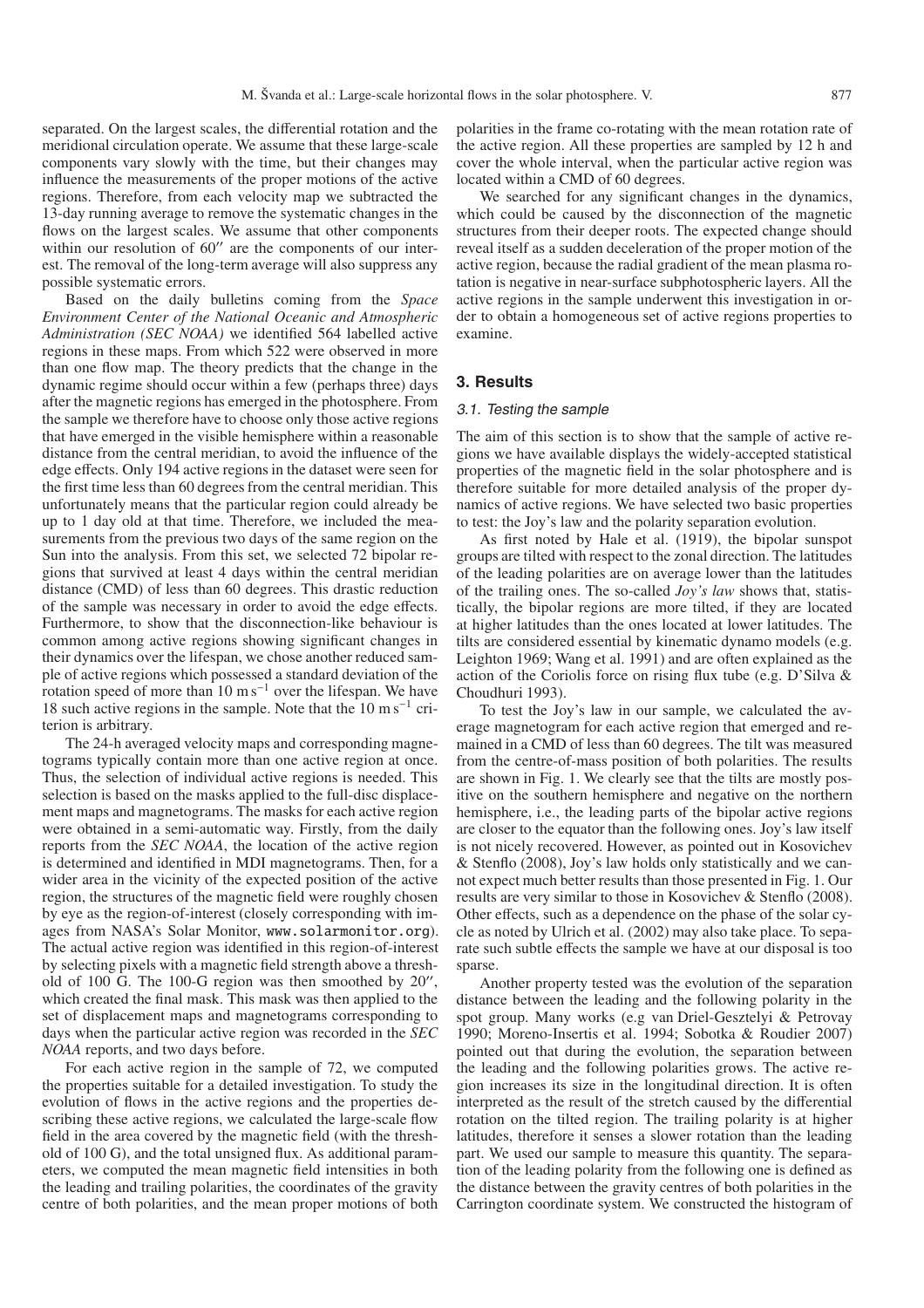

**Fig. 1.** The Joy's law in our sample of active regions. *Left* – calculated for the sample of active regions, which emerged in CMD less than 60 degrees. *Right* – the same for active regions, that emerged in CMD less than 60 degrees and spent at least 4 days within CMD less than 60 degrees, so due to the averaging in time the measured tilts are less noisy.



**Fig. 2.** The histogram of the polarity-separation speed for the sample of 194 active regions. It is evident that for most of the bipolar active regions, the polarities are continuously separating. The characteristic (median) speed is overplotted by vertical line and it is roughly 0.3 heliographic degree per day.

the separation speeds based on the sample of 194 active regions. The results are shown in Fig. 2. We see that, on average, the separation of polarities in the active regions is increasing with time, with the median speed of 0.3 heliographic degree per day, which corresponds to  $4\overline{5}$  m s<sup>-1</sup> on the solar equator.

#### 3.2. Acceleration or deceleration?

As Ruždjak et al. (2004) showed in a nice paper, based on the long-term observations of sunspots at Greenwich observatory covering more than a century, that rotation of sunspots usually slowed down during their evolution. In fact, this observation was initially shown by Tuominen (1962). These papers primarily deal with the deceleration of sunspots in term of linear relationship with time. However, there is no principal reason to assume that in a highly dynamic layer, such as is the convection zone, the deceleration should be monotonic. Sivaraman et al. (2003), using Kodaikanal data, found an opposite behaviour, i.e. that the



**Fig. 3.** Four different trends in the active region speed evolution, which are present in our data sample. The regions are continuously decelerating (NOAA 8183), or continuously accelerating (NOAA 8038). Less clear trends are also noticed, such as the early acceleration followed by a rapid deceleration (NOAA 9408) and very variable behaviour (NOAA 8523).

rotation rates of spot groups increase with their age. They sorted the sunspot groups according to their life spans from one to eight days, and found that the rotation of the groups on the first day of their life-cycle is the slowest. They then proceed to accelerate with age and reach the maximum velocity of rotation the day before dissolution.

We studied the evolution of the proper velocities of the sunspots with respect to the averaged large-scale background, with a sampling of 12 h. This sampling allowed for an improvement of the statistics compared to the simple average over the active region lifespan. Four different trends, which are present in the sample, are displayed in Fig. 3. The error-bars represent the statistical errors showing the 1- $\sigma$  scatter of the velocities over the whole active region.

We observe that for two of these trends, i.e., continuous acceleration and variable behaviour, the change in the rotation speed is below 20 m s<sup> $-1$ </sup>. On the contrary, the other two cases display more significant changes. Table 1 contains the detailed results for all active regions in the sample. The sample is divided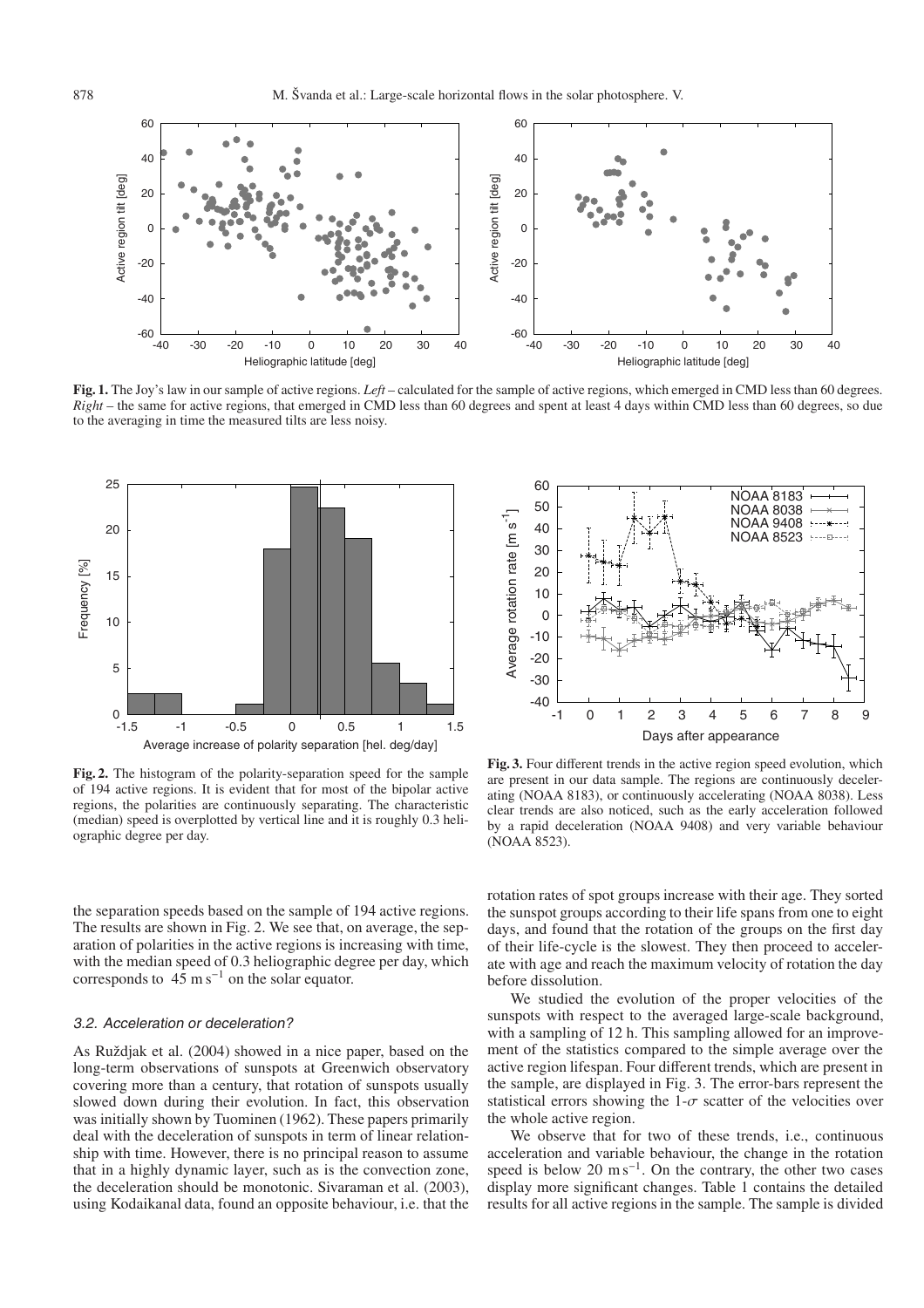

**Fig. 4.** The division of the sample of the active regions into four dynamically different groups is based on the different shape of the trend of the active regions proper rotation speed with time. We divided 72 active regions in the group showing the continuous acceleration (*upper left*), continuous deceleration (*upper right*), acceleration followed by a sudden deceleration (*bottom left*), and the varying rotation speed (*bottom right*). With the thick line, the average trend among the displayed active regions is overplotted. Except for the third case, individual plots were not aligned. In the case with the possible dynamical disconnection imprint, we aligned the plots in time on the significant feature in the active regions lifetime, which is denoted by the one-to-two days lasting peak.

into four types based on the dynamic behaviour: The active region is continuously accelerating (*A*), decelerating (*D*), shows the signs of the dynamic disconnection (*DC*), or behaves erratically (*var*).

The tabulated results show that 33% of the active regions in our sample first accelerate and then suddenly decelerate. In 13% of cases the active regions depict a continuous acceleration, while in 15% of cases a continuous deceleration is observed. Finally, in the remaining 39% a variable behaviour is present when the proper velocity does not change significantly or systematically in the active region lifespan. The active regions accelerate mostly during the first few days of their lifespan. Table 1 also contains a number of other values describing the characteristic properties of the active regions. These include the measure of the average slope of the deceleration or acceleration in time for active regions falling in the corresponding category, the variance of the rotation speed over the life-cycle of the active regions showing variable behaviour in their rotation speed. The measurements obtained for the active regions showing first acceleration and then deceleration can also be found in the same table, and are discussed in the following sections.

Given the number of active regions in the sample, it is not feasible to demonstrate the exact trends in proper rotation evolution for each active region we studied. Instead, we associate these trends to the above-mentioned corresponding groups, without making explicitly clear which plot belongs to which active

region. These plots can be seen in Fig. 4 and they demonstrate the overall trend in each selected group. Except for the third group, no alignment of the individual curves were done. The third group however contains a significant feature in the trend, a large peak lasting one to two days. The curves were therefore aligned in time using this feature. The thick solid line indicates the averages of all the trends contained in the panels. Using this average trend we are able to clearly distinguish different regimes for active regions showing continuous deceleration and for those representing the disconnecting group. Although it is difficult to clearly see the difference between the group with the assigned continuous acceleration and the variable behaviour, in the former case one can see the overall increasing rotation speed with time when following individual trends.

#### 3.3. Possible evidence for disconnection

From the sample, 18 active regions display a variance of speed evolution larger than 10 m s<sup>-1</sup>, and from this 18, 78% are of the type which display an initial acceleration followed by a sudden deceleration. We assume that these active regions are representative of the sample which contain clear signatures of dynamic disconnection.

We assume that disconnection is exhibited as a sudden decrease in the proper speed, shortly before the maximum in area is reached. We further assume that the disconnection takes place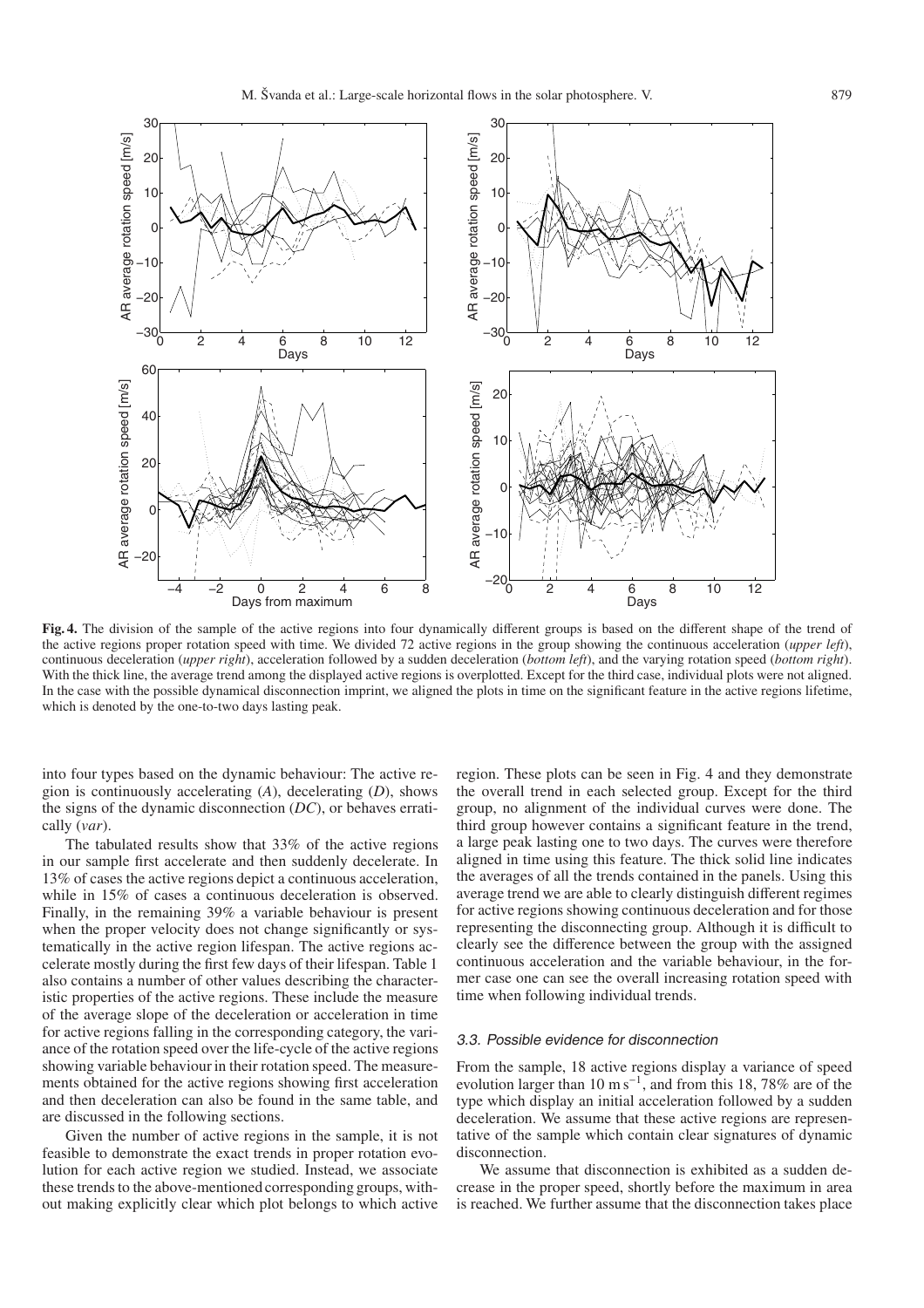**Table 1.** The studied properties of 72 active regions in our sample.

| <b>NOAA</b>  | From                     | To                       | Type                    | Max. intensity | $v_{\text{dis}}$ | $v_{\text{relax}}$ | Slope                               | Variance   | $t_{\rm{lag}}$ | Disc. depth     |
|--------------|--------------------------|--------------------------|-------------------------|----------------|------------------|--------------------|-------------------------------------|------------|----------------|-----------------|
|              |                          |                          |                         | Gauss          | $\rm m\,s^{-1}$  | $\rm m\,s^{-1}$    | $\text{m s}^{-1}$ day <sup>-1</sup> | $m s^{-1}$ | days           | Mm              |
| 0651<br>0654 | 2004/07/13<br>2004/07/24 | 2004/07/22<br>2004/08/03 | var<br>$_{\mathrm{DC}}$ | 700<br>100     | 16(3)            | $-7(2)$            |                                     | 5.7        | $-1.0$         | $(5.0 - 26.7)$  |
| 0782         | 2005/06/27               | 2005/07/05               | DC                      | 1300           | 14(6)            | $-14(4)$           |                                     |            | $-1.5$         | $(19.0 - 34.5)$ |
| 0783         | 2005/06/29               | 2005/07/09               | DC                      | 1300           | 31(9)            | $-6(2)$            |                                     |            | $-2.0$         | $(21.9 - 41.5)$ |
| 0785         | 2005/06/28               | 2005/07/06               | var                     | 800            |                  |                    |                                     | 6.5        |                |                 |
| 0791         | 2005/07/22               | 2005/07/31               | А                       | 1400           |                  |                    | 0.7                                 |            |                |                 |
| 0793         | 2005/07/27               | 2005/08/04               | DC                      | 700            | 29(9)            | 0(0)               |                                     |            | $-1.0$         | $(11.7 - 26.7)$ |
| 7968         | 1996/06/01               | 1996/06/11               | var                     | 200            |                  |                    |                                     | 3.7        |                |                 |
| 7978         | 1996/07/02               | 1996/07/12               | var                     | 700            |                  |                    |                                     | 4.3        |                |                 |
| 8032         | 1997/04/14               | 1997/04/19<br>1997/05/16 | var                     | 500            |                  |                    |                                     | 4.7        |                |                 |
| 8038<br>8040 | 1997/05/06<br>1997/05/15 | 1997/05/25               | А<br>$_{\mathrm{DC}}$   | 700<br>800     | 18(7)            | $-8(2)$            | 1.9                                 |            | $-2.0$         | $(17.2 - 41.5)$ |
| 8048         | 1997/05/29               | 1997/06/09               | var                     | 1000           |                  |                    |                                     | 15.5       |                |                 |
| 8050         | 1997/06/08               | 1997/06/18               | var                     | 300            |                  |                    |                                     | 4.3        |                |                 |
| 8052         | 1997/06/10               | 1997/06/19               | А                       | 400            |                  |                    | 0.3                                 |            |                |                 |
| 8059         | 1997/07/02               | 1997/07/10               | D                       | 200            |                  |                    | $-1.3$                              |            |                |                 |
| 8131         | 1998/01/10               | 1998/01/18               | D                       | 1300           |                  |                    | $-1.7$                              |            |                |                 |
| 8141         | 1998/01/18               | 1998/01/26               | var                     | 300            |                  |                    |                                     | 3.6        |                |                 |
| 8142         | 1998/01/20               | 1998/01/28               | var                     | 800            |                  |                    |                                     | 4.2        |                |                 |
| 8145         | 1998/01/24               | 1998/02/02               | А                       | 300            |                  |                    | 0.1                                 |            |                |                 |
| 8153<br>8156 | 1998/02/06               | 1998/02/13<br>1998/02/21 | D<br>D                  | 400<br>1200    |                  |                    | $-0.6$<br>$-2.2$                    |            |                |                 |
| 8160         | 1998/02/11<br>1998/02/13 | 1998/02/20               | var                     | 200            |                  |                    |                                     | 4.8        |                |                 |
| 8161         | 1998/02/16               | 1998/02/21               | А                       | 300            |                  |                    | 0.7                                 |            |                |                 |
| 8164         | 1998/02/21               | 1998/03/01               | А                       | 1000           |                  |                    | $-0.0$                              |            |                |                 |
| 8167         | 1998/02/22               | 1998/03/02               | DC                      | 800            | 19(6)            | $-2(2)$            |                                     |            | $-0.5$         | $(9.0 - 17.4)$  |
| 8174         | 1998/03/05               | 1998/03/15               | var                     | 1000           |                  |                    |                                     | 4.0        |                |                 |
| 8175         | 1998/03/07               | 1998/03/16               | var                     | 200            |                  |                    |                                     | 6.7        |                |                 |
| 8180         | 1998/03/11               | 1998/03/21               | D                       | 800            |                  |                    | $-1.1$                              |            |                |                 |
| 8183         | 1998/03/18               | 1998/03/28               | D                       | 100            |                  |                    | $-2.4$                              |            |                |                 |
| 8184         | 1998/03/19               | 1998/03/26               | var                     | 800            |                  |                    |                                     | 3.6        |                |                 |
| 8188<br>8191 | 1998/03/25<br>1998/03/30 | 1998/04/02<br>1998/04/07 | DC<br>var               | 200<br>500     | 42(11)           | $-24(4)$           |                                     | 6.6        | $-4.0$         | $(12.4 - 64.9)$ |
| 8193         | 1998/04/02               | 1998/04/09               | var                     | 1800           |                  |                    |                                     | 4.0        |                |                 |
| 8507         | 1999/04/03               | 1999/04/12               | var                     | 200            |                  |                    |                                     | 5.4        |                |                 |
| 8509         | 1999/04/05               | 1999/04/14               | var                     | 500            |                  |                    |                                     | 8.0        |                |                 |
| 8511         | 1999/04/06               | 1999/04/16               | var                     | 1300           |                  |                    |                                     | 4.2        |                |                 |
| 8512         | 1999/04/07               | 1999/04/17               | var                     | 800            |                  |                    |                                     | 6.4        |                |                 |
| 8513         | 1999/04/08               | 1999/04/17               | var                     | 800            |                  |                    |                                     | 4.1        |                |                 |
| 8515         | 1999/04/11               | 1999/04/19               | D                       | 800            |                  |                    | $-1.2$                              |            |                |                 |
| 8523         | 1999/04/23               | 1999/05/02<br>1999/05/02 | DC                      | 300            | 3(2)             | $-8(3)$            |                                     |            | $-3.0$         | $(13.1 - 53.9)$ |
| 8524<br>8526 | 1999/04/23<br>1999/04/27 | 1999/05/07               | DC<br>var               | 1200<br>200    | 42(19)           | 2(5)               |                                     | 3.2        | $-2.0$         | $(21.0 - 41.5)$ |
| 8530         | 1999/05/01               | 1999/05/12               | D                       | 500            |                  |                    | $-1.3$                              |            |                |                 |
| 8536         | 1999/05/05               | 1999/05/14               | var                     | 1100           |                  |                    |                                     | 5.0        |                |                 |
| 9024         | 2000/05/28               | 2000/06/07               | DC                      | 900            | 28(10)           | $-4(2)$            |                                     |            | 0.0            | $(0.0 - 0.0)$   |
| 9028         | 2000/05/31               | 2000/06/08               | var                     | 400            |                  |                    |                                     | 3.7        |                |                 |
| 9030         | 2000/06/03               | 2000/06/13               | А                       | 500            |                  |                    | $-0.3$                              |            |                |                 |
| 9032         | 2000/06/03               | 2000/06/13               | DC                      | 600            | 12(2)            | $-5(3)$            |                                     |            | $-4.5$         | $(22.3 - 70.0)$ |
| 9035         | 2000/06/07               | 2000/06/15               | DC                      | 500            | 10(5)            | $-5(3)$            |                                     |            | $-0.5$         | $(7.4 - 17.4)$  |
| 9037         | 2000/06/09               | 2000/06/19               | DC                      | 600            | 10(3)            | $-8(2)$            |                                     |            | $-1.5$         | (13.1, 34.5)    |
| 9050         | 2000/06/15               | 2000/06/23               | DC                      | 500            | 16(10)           | $-9(3)$            |                                     |            | $-1.0$         | $(10.0 - 26.7)$ |
| 9059<br>9063 | 2000/06/21<br>2000/06/25 | 2000/06/29<br>2000/07/05 | var<br>var              | 500<br>600     |                  |                    |                                     | 5.9<br>3.0 |                |                 |
| 9365         | 2001/03/01               | 2001/03/06               | DC                      | 500            | 46(10)           | 0(0)               |                                     |            | 0.0            | $(0.0 - 0.0)$   |
| 9400         | 2001/03/23               | 2001/03/30               | А                       | 400            |                  |                    | 5.3                                 |            |                |                 |
| 9401         | 2001/03/25               | 2001/04/03               | D                       | 1300           |                  |                    | $-8.1$                              |            |                |                 |
| 9408         | 2001/03/27               | 2001/04/03               | $_{\mathrm{DC}}$        | 1600           | 38(7)            | $-4(4)$            |                                     |            | $-1.5$         | $(21.0 - 34.5)$ |
| 9424         | 2001/04/08               | 2001/04/16               | DC                      | 700            | 33(14)           | $-2(3)$            |                                     |            | $-1.0$         | $(11.7 - 26.7)$ |
| 9426         | 2001/04/10               | 2001/04/18               | var                     | 700            |                  |                    |                                     | 7.1        |                |                 |
| 9431         | 2001/04/16               | 2001/04/26               | DC                      | 700            | 23(5)            | $-18(5)$           |                                     |            | $-1.0$         | $(11.7 - 26.7)$ |
| 9432         | 2001/04/16               | 2001/04/24               | DC                      | 900            | 19(8)            | $-10(2)$           |                                     |            | $-1.5$         | $(15.9 - 34.5)$ |
| 9441         | 2001/04/26               | 2001/05/05               | $_{\mathrm{DC}}$        | 1200           | 21(11)           | $-3(1)$            |                                     |            | $-2.5$         | $(23.5 - 47.9)$ |
| 9442         | 2001/04/26               | 2001/05/06               | $\mathbf D$             | 400            |                  |                    | 4.7                                 |            |                |                 |
| 9910<br>9915 | 2002/04/17<br>2002/04/22 | 2002/04/24<br>2002/04/29 | $_{\mathrm{DC}}$        | 1200<br>1500   | 25(15)           | $-3(2)$            |                                     | 3.5        | $-2.5$         | $(23.5 - 47.9)$ |
| 9922         | 2002/04/22               | 2002/05/01               | var<br>А                | 200            |                  |                    | $-2.0$                              |            |                |                 |
| 9932         | 2002/05/01               | 2002/05/11               | var                     | 500            |                  |                    |                                     | 4.0        |                |                 |
| 9935         | 2002/05/01               | 2002/05/10               | D                       | 500            |                  |                    | 0.4                                 |            |                |                 |
| 9936         | 2002/05/01               | 2002/05/10               | DC                      | 400            | 13(4)            | $-6(3)$            |                                     |            | $-1.0$         | $(9.0 - 26.7)$  |
| 9950         | 2002/05/10               | 2002/05/19               | var                     | 700            |                  |                    |                                     | 5.8        |                |                 |
| 9970         | 2002/05/26               | 2002/06/02               | $_{\mathrm{DC}}$        | 1500           | 0(3)             | $-10(3)$           |                                     |            | $-0.5$         | $(12.0 - 17.4)$ |

Active regions of type *DC* show signatures of dynamic disconnection.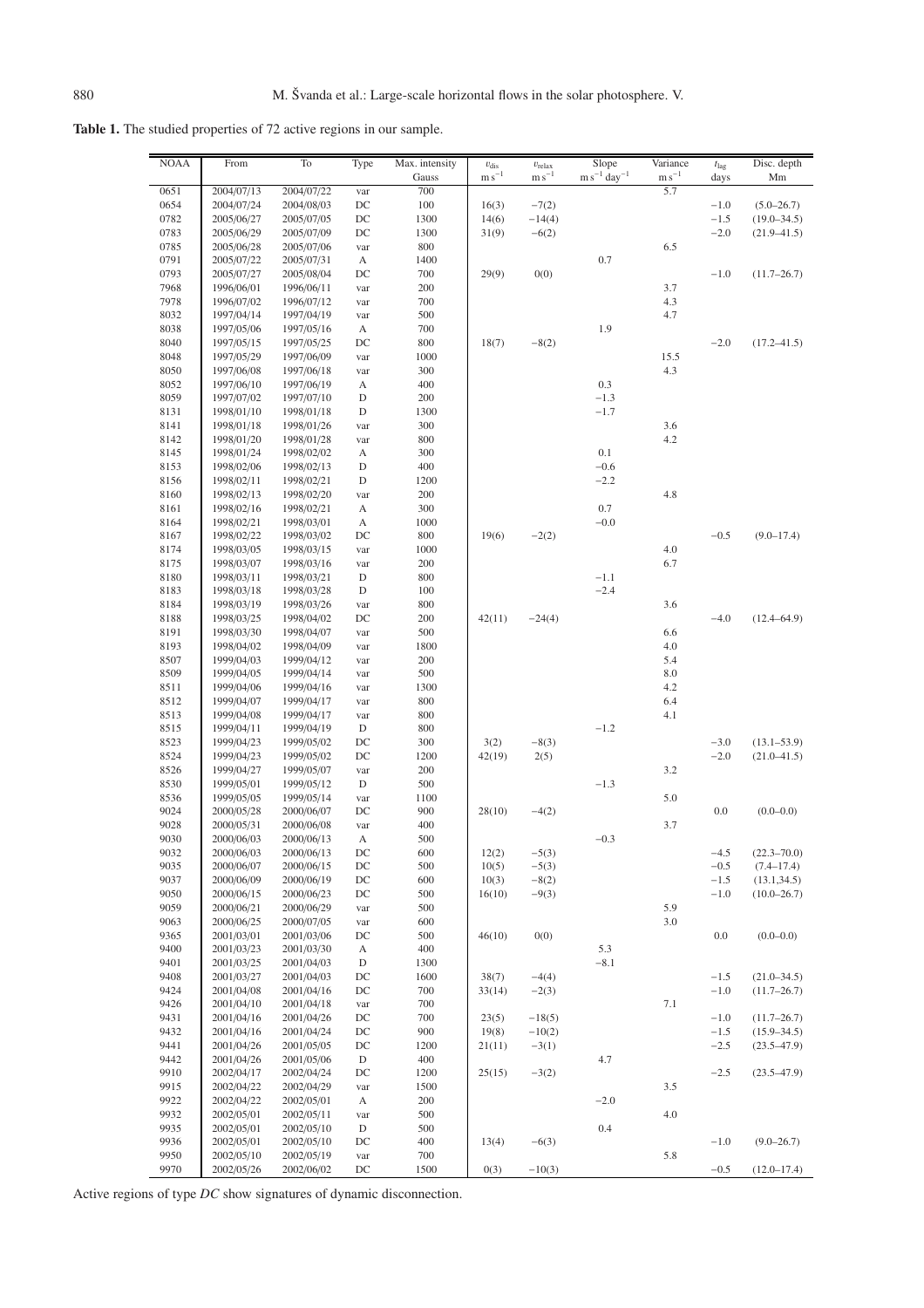

**Fig. 5.** The jump in the speed, which can be caused by the dynamic disconnection. For 23 active regions from the sample of 72 we see that the speed in the pre-disconnection phase is by some 50 m s−<sup>1</sup> larger than in the post-disconnection phase. This value does not depend on the active region area. By the thick lines, active regions belonging to the subsample showing significant change in the speed during the lifespan is emphasised.

at the instant of sudden decrease in speed. The upper part of the former flux-tube continues to rise and feeds more magnetic flux into the photosphere. Therefore the area of the magnetic field in the photosphere keeps growing until the disconnected part is fully emerged, after which the flux starts to disperse and the active region area decreases. In Fig. 5 we display the speed at the assumed disconnection point (the *disconnection speed*,  $v_{dis}$ ) and the speed in the following minimum (the *relaxed speed*,  $v_{relax}$ ), these numbers are also summarised in Table 1. The thick lines emphasise the set of 14 active regions which display a significant change in proper speed during their evolution, and which also exhibit the signs of disconnection.

The typical drop of the speed during disconnection is  $\sim$ 50 m s<sup>-1</sup>. This value corresponds well with the bi-modal distribution of the equatorial rotation rates in the presence of sunspots (with velocities clustered around 1850 m s<sup>-1</sup> and 1910 m s<sup>-1</sup>), as found by Švanda et al. (2008). A quick check using the sunspot drawing archives showed that the "fast" group contained mostly the young and growing regions (which corresponds to the pre-disconnection phase in the current study), while the second "scattered" group contained mostly old and dispersing regions. In the current study this corresponds to the post-disconnection phase.

Although our analysis is based on the mean rotation rate considered for the whole active region, the signatures of the disconnection should be detectable in both polarities. However, it is difficult to measure this phenomenon, because the motions of polarities in the co-rotating frame are an order of magnitude faster. The dynamics in the co-rotating frame (as displayed e.g. in Fig. 6) is usually very symmetrical in both polarities. Taking a careful look at this issue we found that in some 70% of active regions in the sample showing clear signatures of the disconnection, the disconnection features can be detected in both polarities, while in 30% it is clear only in one polarity. For a few cases, the time when disconnection occurs in opposite polarities differs by approximately 1 day. This issue is probably related to the configuration and asymmetry of the magnetic field

in the particular active region. The disconnection is proposed for flux-tubes that form sunspots or pores, this does not apply to the magnetic field forming the plage. Unfortunately, as our method allows the measurement of large-scale features, we cannot address this issue properly, and it can possibly affect our results.

#### 3.4. Disconnection depth

We observe a systematic shift  $t_{\text{lag}}$  between the time of the dynamic regime change and the time of the maximum in the area (see e.g. Fig. 6). We interpret this lag as the time which the flux tube forming the magnetic island rises from its parental magnetic structure to the surface after the disconnection. After the disconnection takes place, no more magnetic field is fed into the magnetic island and after its entire emergence the photospheric magnetic field starts to diminish. In all but two cases this lag is positive, therefore fulfilling the above mentioned assumption (see Table 1).

The average lag is  $1.6 \pm 1.1$  days. The flux tube rises in the convection zone with a speed,  $v_{\text{rise}}$ , which is unknown and must be determined for each case, e.g., by numerical simulations (such as in e.g. Fan et al. 1993). We may roughly estimate this rising speed by various characteristic speeds in the convection zone, to put limits on the disconnection depth. Various speeds in the upper 70 Mm of the convection zone are displayed in Fig. 9.

The most reasonable estimate of the rising speed is the Alfven speed, *c*A,

$$
c_{\rm A} = \frac{B}{\sqrt{\mu \rho}},\tag{2}
$$

because the perturbations in the magnetic field usually propagate with this speed (e.g. Parker 1975). In the above equation *B* is the intensity of the magnetic field,  $\mu$  is the permeability, and  $\rho$  is the plasma density. Based on the solar plasma parameters contained in the standard Model S (Christensen-Dalsgaard et al. 1996) atmosphere, we may estimate the rising time *t*rise of the flux tube from the given depth in the convection zone  $R_{\text{start}}$  onto the surface:

$$
t_{\text{rise}} = \int_{R_{\text{start}}}^{R_{\odot}} \frac{\text{d}r}{c_{\text{A}}(r)} = \int_{R_{\text{start}}}^{R_{\odot}} \frac{\sqrt{\mu \rho(r)}}{B} \text{d}r. \tag{3}
$$

Assuming a constant 1-kG flux-tube emerging with the Alfven speed, the theoretical  $t_{\text{lag}}$  is 180 days if the flux-tube emerges from the bottom of the convection zone, and 7 days when emerging from the subsurface shear at 0.95  $R_{\odot}$ . Even the 10<sup>5</sup>-G field would rise from the base of the convection zone for approximately one month. Although these numbers represent a very rough estimate, they show that a measured time-lag slightly more than 1 day corresponds to the disconnection location in the shallow subsurface layers.

In Fig. 8 we show the theoretical rising time depending on the initial depth and the strength of the flux tube that is considered constant during the rising process. The measured lag is displayed in contours. We have to consider our theoretical results as an estimate, because the calculation does not include the fluxtube expansion, which naturally influences the rising speed. The precise modelling and the reproduction of the situation would be very difficult, because the initial properties of the flux tube deep in the convection zone are unknown. We believe that our estimate shows the essence of the problem. Inverting (3) with *t*rise ∼ *t*lag we can estimate the disconnection depth for the particular active region.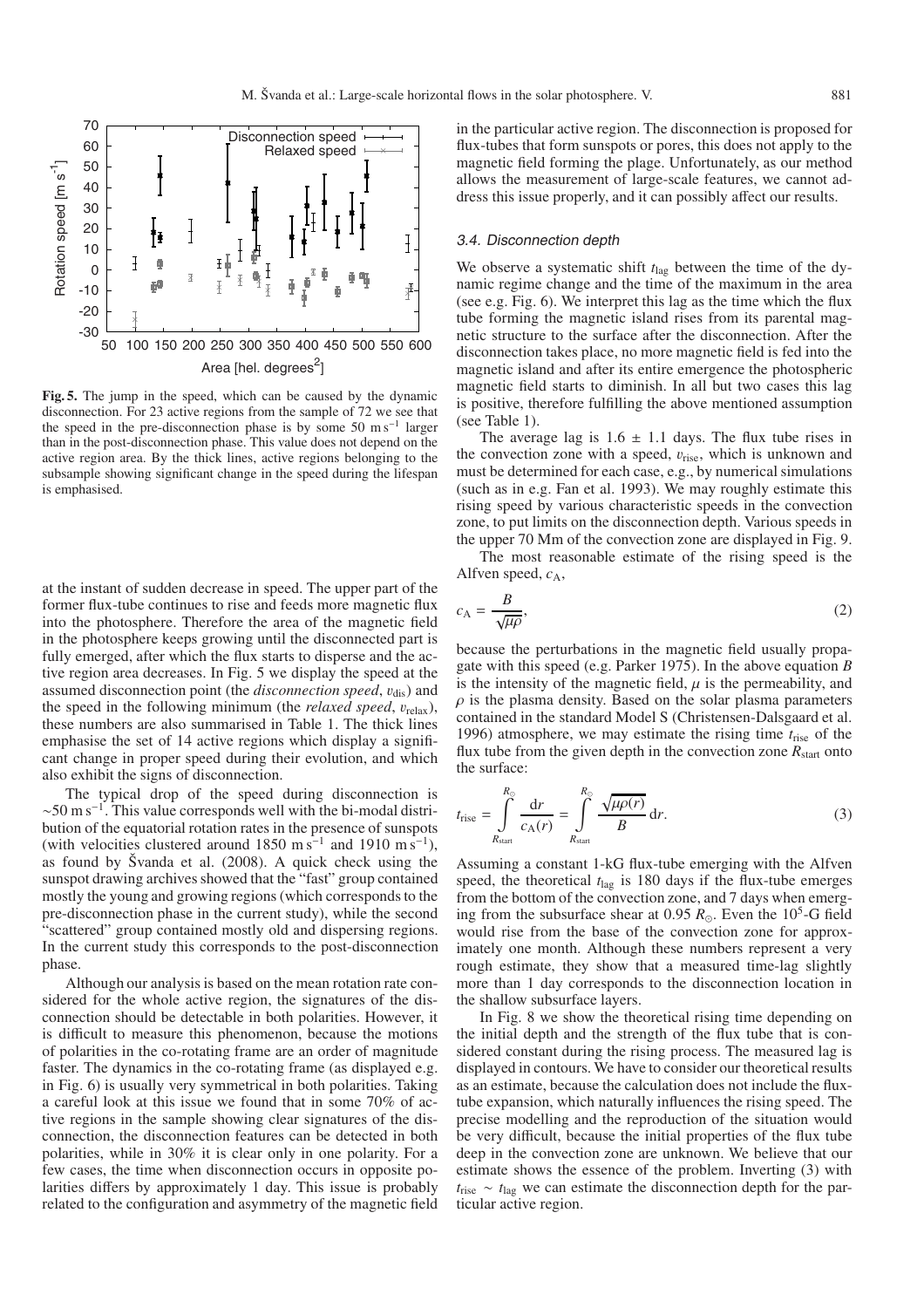

*NOAA 8524, first on 1999.04.25, l=29<sup>o</sup>, b=21<sup>o</sup>* 

**Fig. 6.** The example of the evolution of flows, active region area, the total flux, and the histogram of the magnetic field intensities. We see the overall acceleration in first two days (in this phase, the polarities separate rapidly), and sudden deceleration after this instant. The area of the active region continues to grow for another two days, the total flux in the active region for three days (however, usually the maximum in the area corresponds with the maximum in the total flux). In the bottom row of figures, in each column the histogram of the magnetic field strength in the region-of-interest in the particular part is displayed in by colours. The evolution of the dynamics seems very symmetrical, which is not true for the histograms of the magnetic field strength. The actual evolution of the flows in this particular active region is displayed in Fig. 7.

The Alfven speed gives the smallest disconnection depth estimate. Buoyant ascent of the flux tube requires the superequipartition field, e.g.,  $c_A > v_c$ , where  $v_c$  is a convection speed. Using the convection speed as the rising speed after the assumed disconnection in our study therefore provides the largest disconnection depth estimate. It is clear that the presence of the strong

magnetic field alters convection and therefore probably changes the convection speed. However, the main purpose of this calculation is to bound the disconnection depth, therefore the use of the model convection speed without the influence of the magnetic field is justified. Again, without proper modelling it is not possible to go beyond presented estimates.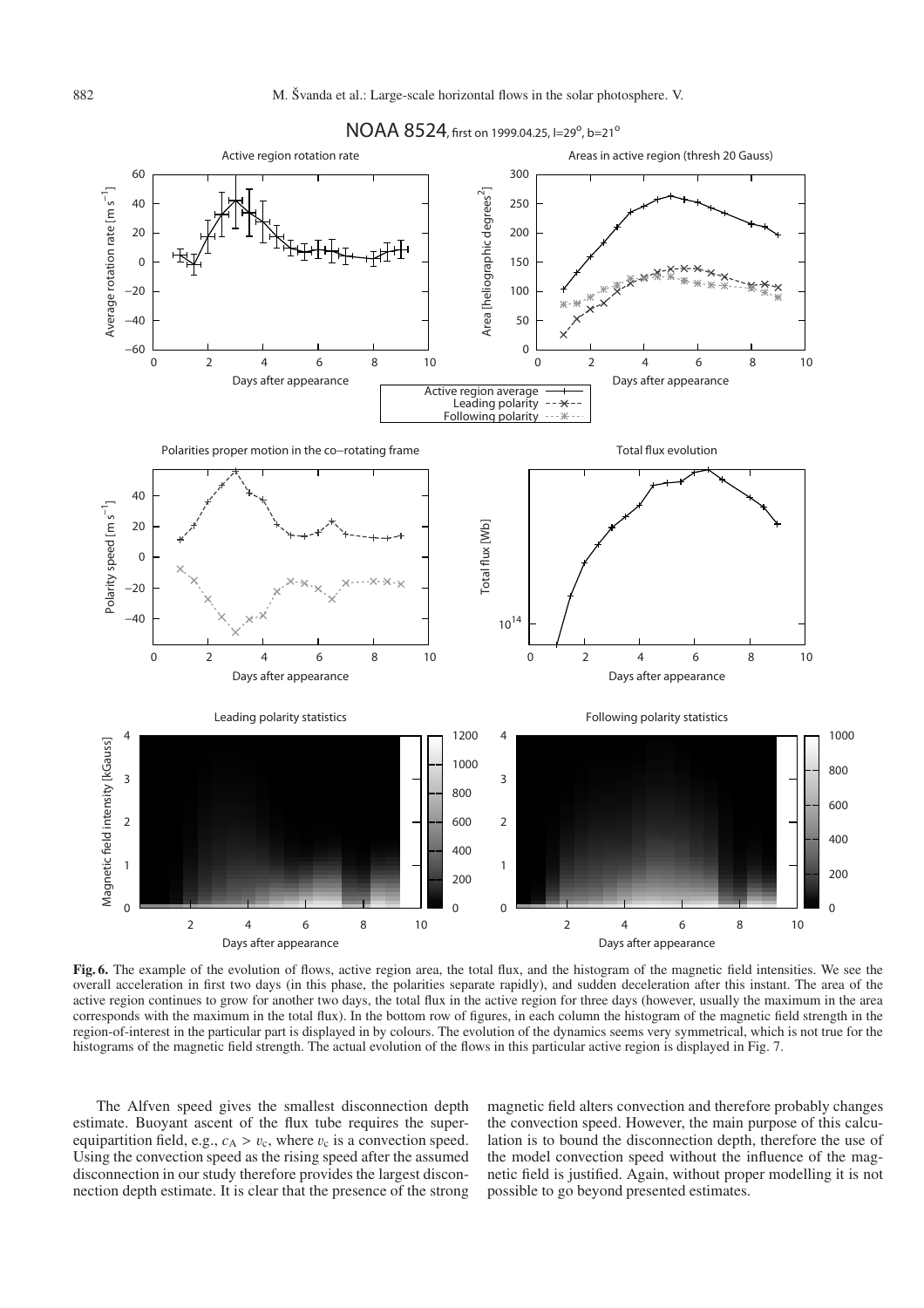

 $\Omega$ 5

**Fig. 7.** The mosaic of the evolution of the flow field in the active region NOAA 8524. The background colours represent the large-scale magnetic field in the region, the grey arrows the the flows in the area. The differently coloured arrows in the magnetized areas represent the velocities that were used for the studies of the dynamics of this particular active regions.



 $\overline{\circ}$ 

**Fig. 8.** The theoretical time-shift between the disconnection time and the time when the maximum in area is reached, based on the assumption that flux-tube rises with the Alfven speed as the function of depth and flux-tube strength. The measured time-shift including the error is displayed in contours. This very rough estimate shows that the disconnection cannot occur deeper than some 40 Mm for 4-kG flux-tube to reproduce the observed behaviour. The Alfven speed computation is based on Model S of Christensen-Dalsgaard et al. (1996). The real rising speed of an expanding flux-tube should not differ from the Alfven speed in the order of magnitude.

 0 10 20 30 40 50 Depth [Mm]

 $\Omega$ 

The mixing-length (e.g. Stix 1989) convection speed in the Sun can be computed from a known solar model (e.g., Model S in our case) using the following formula:

$$
v_{\rm c} = \sqrt{-\frac{Gm(r)}{r^2}A^*(r)\,\alpha^2H_p(r)^2},\tag{4}
$$

**Fig. 9.** The trends in various speeds in the upper part of the solar convection zone. The Alfven speed and the convection speed are used to estimate the limits in depths, where the disconnection takes place. The computation of the speed trends is based on model S.

where  $m(r)$  is the total mass in the sphere with radius  $r, \alpha$  is the mixing-length parameter,  $H_p$  is a pressure scale height, and  $A^*$  is a convection parameter,

$$
A^*(r) = \frac{1}{\gamma(r)} \frac{d \ln p(r)}{d \ln r} - \frac{d \ln \rho(r)}{d \ln r},
$$
\n<sup>(5)</sup>

where  $\gamma$ , *p*, and  $\rho$  represent the adiabatic exponent, pressure, and density. The rise of the flux-tube with a convection speed implies that the strength of the field is the equipartition one.

In Table 1 we provide the range of the disconnection depths for each active region studied. We observed that the disconnection occurs within a few tens of Mm in depth. The maximum